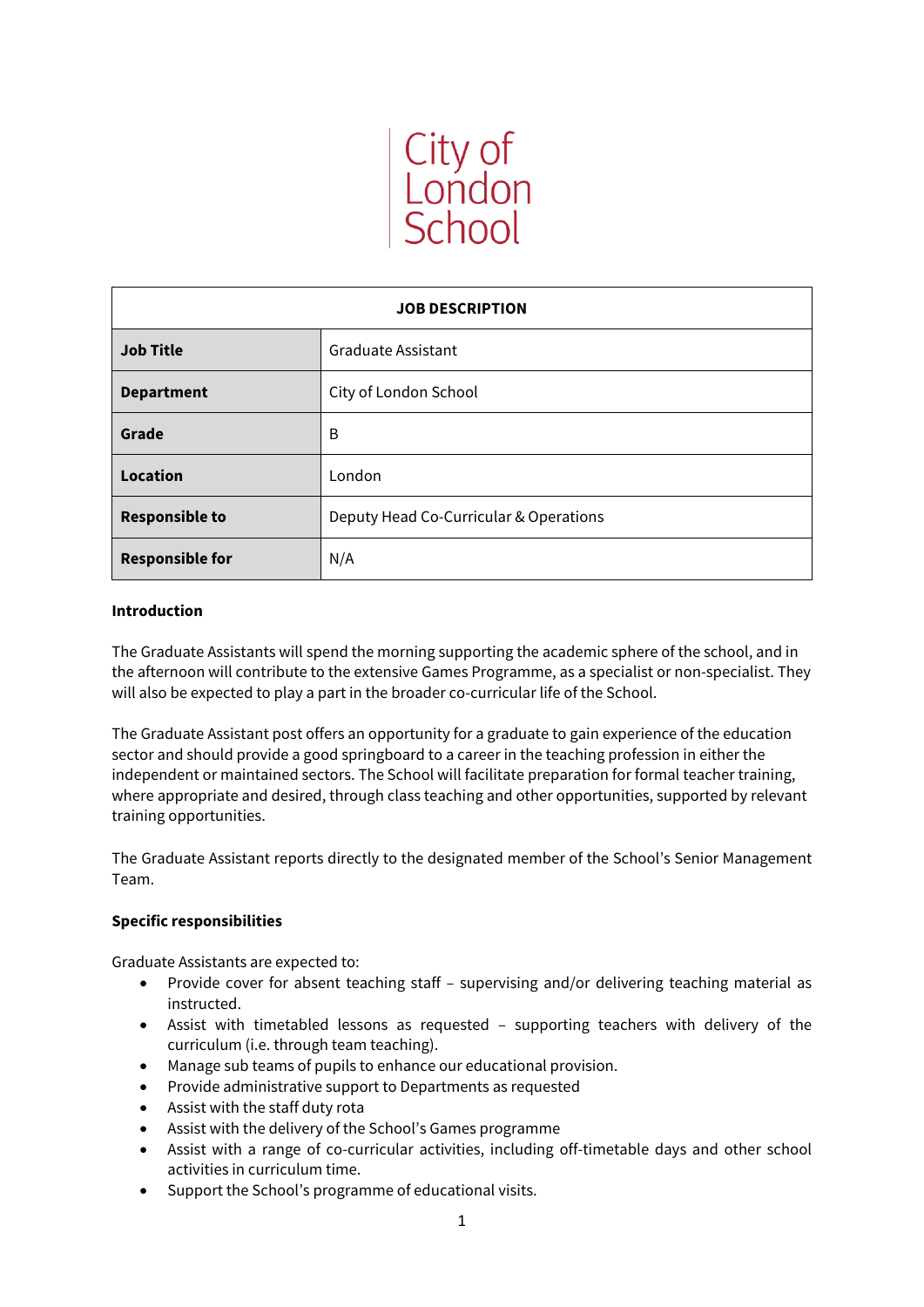• Support other school events (e.g. Open Events and Admissions Events) as required.

# **General responsibilities**

All School staff are expected to:

- Work towards and support the School's vision and objectives as outlined in the School's Strategic Plan
- Support and contribute to the School's responsibility for safeguarding pupils
- Work within the School's Health and Safety policy to ensure a safe working environment for staff, pupils, and visitors
- Maintain high professional standards of attendance, punctuality, appearance, conduct and positive, courteous relations with staff, pupils, and parents
- Engage actively in the performance review process
- Undertake other reasonable duties related to their job as required from time to time.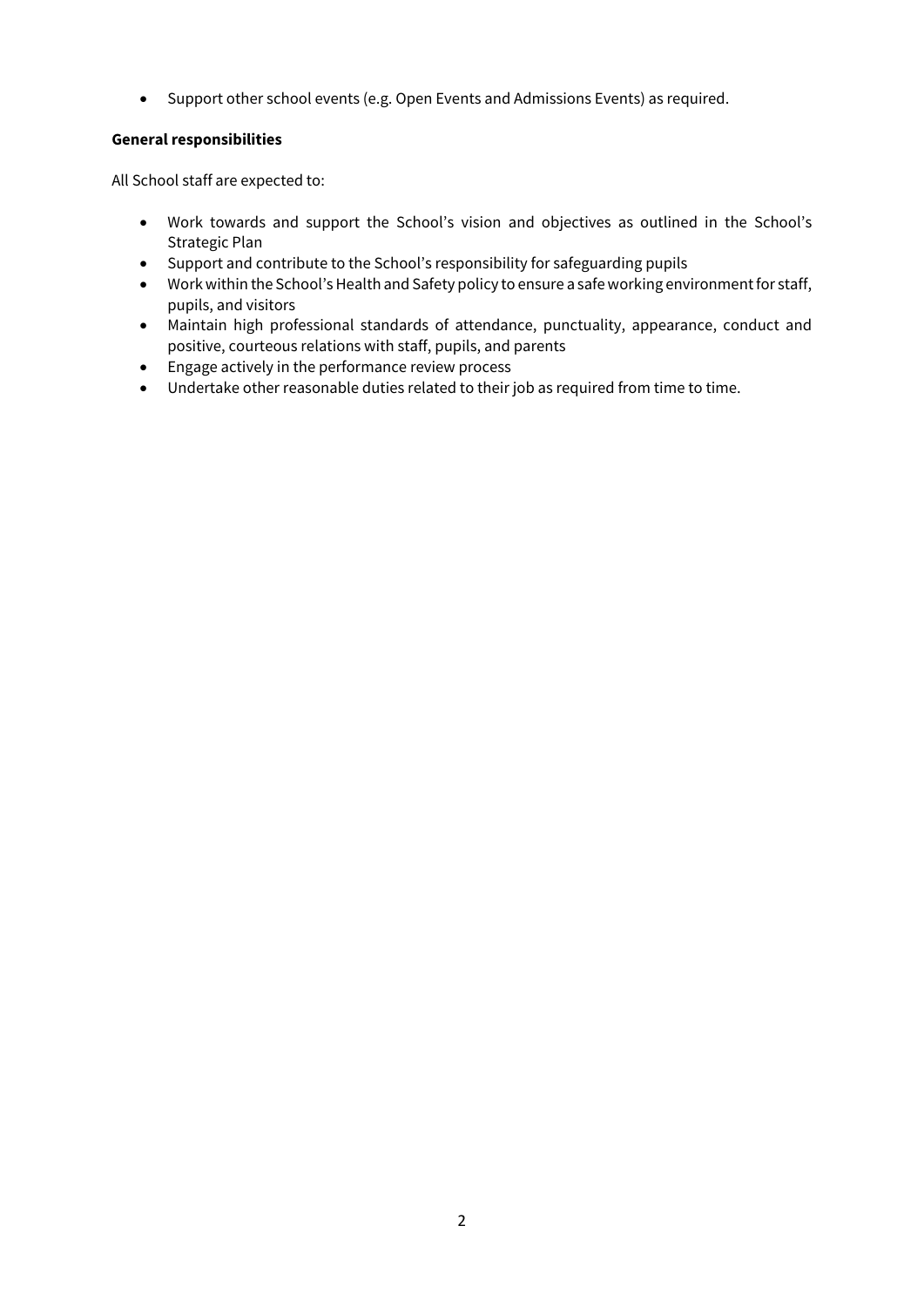

| <b>PERSON SPECIFICATION</b> |                                        |
|-----------------------------|----------------------------------------|
| <b>Job Title</b>            | Graduate Assistant                     |
| <b>Department</b>           | City of London School                  |
| Grade                       | B                                      |
| <b>Responsible to</b>       | Deputy Head Co-curricular & Operations |

Please find below the qualifications, experience and technical skills required to undertake this post. Each criterion will be assessed at application (A), interview (I) or test (T) as indicated below.

# **Knowledge and skills**

- 1. Degree level qualification (ideally in core curriculum subject, but not essential)
- 2. Active interest in pursuing a teaching career and passion for educating young people.
- 3. A thorough understanding (which can be supported by training) of the statutory framework regarding safeguarding, and its implementation at City of London School. (A)
- 4. Confident and competent in the use of ICT. (T)
- 5. Qualification, experience and/or interest in coaching a range of sports, specialist coaching qualifications desirable but passion and interest equally valuable.

### **Personal attributes**

- 1. Ability to establish rapport and respectful and trusting relationships with children, their parents / carers / families, and other adults. (A / I)
- 2. Collegiality in working with staff, including SMT, with the ability to work effectively and supportively with all staff.  $(A / I)$
- 3. Ability to build and maintain purposeful and successful relationships. (A / I)
- 4. Self-reflection and an openness to constructive criticism. (A / I)
- 5. The ability to work towards an agreed outcome, particularly when it is not the approach that you might not have chosen. (A / I)
- 6. Discretion. (A / I)
- 7. Resilience, the ability to work under pressure and be able to meet deadlines.  $(A / I)$
- 8. Proven ability to prioritise workloads with an understanding of the need to balance competing pressures. (A / I)